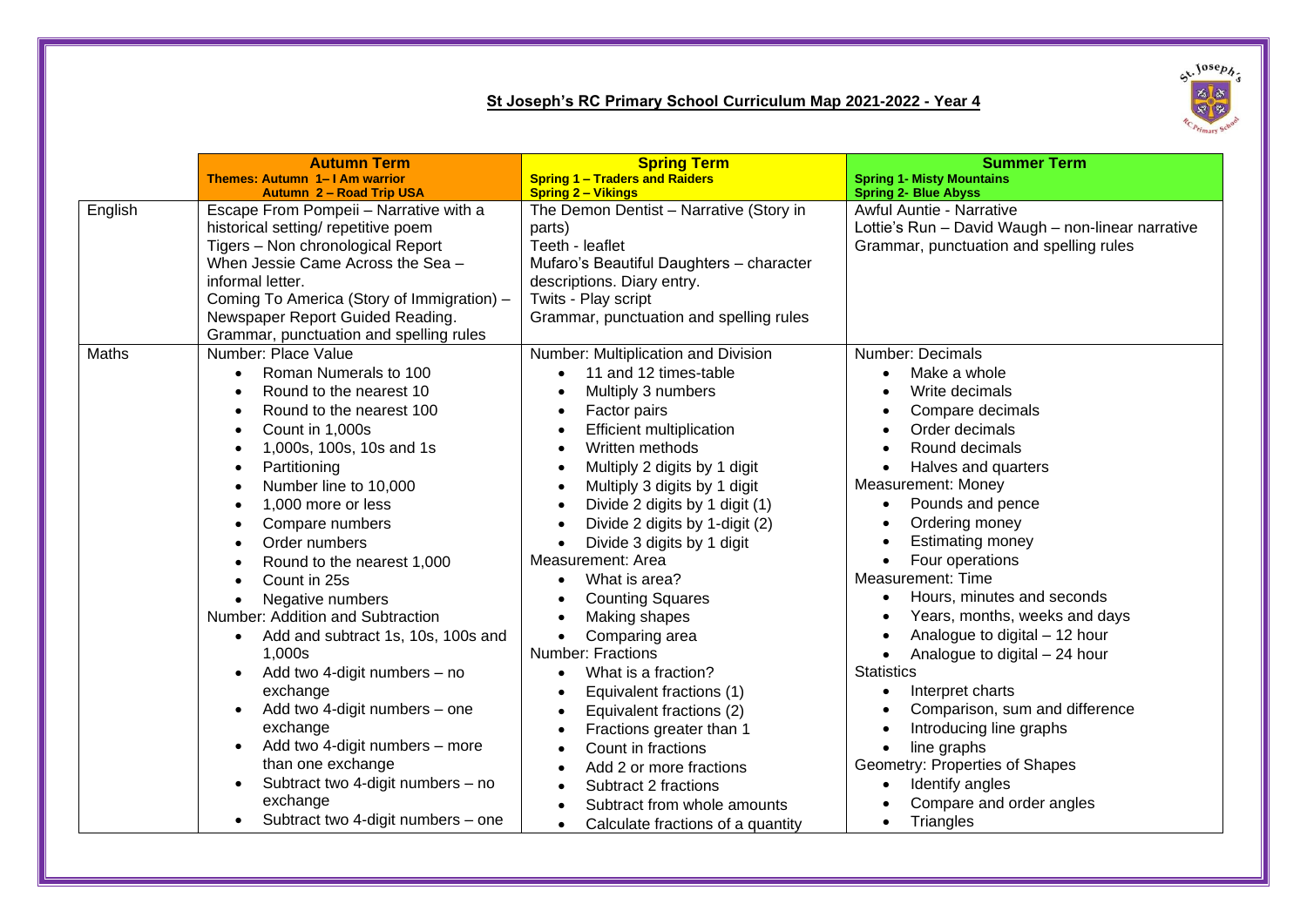|           | exchange<br>Subtract two 4-digit numbers - more<br>than one exchange<br><b>Efficient subtraction</b><br><b>Estimate answers</b><br>Checking strategies<br>$\bullet$<br>Measurement: Length and Perimeter<br>Kilometres<br>$\bullet$<br>Perimeter on a grid<br>Perimeter of a rectangle<br>$\bullet$<br>Perimeter of rectilinear shapes<br>Number: Multiplication and Division<br>Multiply by 10<br>$\bullet$<br>Multiply by 100<br>Divide by 10<br>Divide by 100<br>$\bullet$<br>Multiply by 1 and 0<br>$\bullet$<br>Divide by 1 and itself<br>$\bullet$<br>Multiply and divide by 6<br>$\bullet$<br>6 times table and division facts<br>$\bullet$<br>Multiply and divide by 9<br>9 times table and division facts<br>Multiply and divide by 7<br>7 times table and division facts | Problem solving - calculate<br>$\bullet$<br>quantities<br>Number: Decimals<br>Recognise tenths and hundredths<br>$\bullet$<br>Tenths as decimals<br>$\bullet$<br>Tenths on a place value grid<br>$\bullet$<br>Tenths on a number line<br>$\bullet$<br>Divide 1-digit by 10<br>$\bullet$<br>Divide 2-digits by 10<br>$\bullet$<br><b>Hundredths</b><br>$\bullet$<br>Hundredths as decimals<br>$\bullet$<br>Hundredths on a place value grid<br>$\bullet$<br>Divide 1 or 2-digits by 100<br>$\bullet$ | Quadrilaterals<br>$\bullet$<br>Lines of symmetry<br>$\bullet$<br>Complete a symmetric figure<br>$\bullet$<br>Geometry: Position & Direction<br>Describe position<br>$\bullet$<br>Draw on a grid<br>$\bullet$<br>Move on a grid<br>$\bullet$<br>Describe a movement on a grid<br>$\bullet$ |
|-----------|------------------------------------------------------------------------------------------------------------------------------------------------------------------------------------------------------------------------------------------------------------------------------------------------------------------------------------------------------------------------------------------------------------------------------------------------------------------------------------------------------------------------------------------------------------------------------------------------------------------------------------------------------------------------------------------------------------------------------------------------------------------------------------|-----------------------------------------------------------------------------------------------------------------------------------------------------------------------------------------------------------------------------------------------------------------------------------------------------------------------------------------------------------------------------------------------------------------------------------------------------------------------------------------------------|-------------------------------------------------------------------------------------------------------------------------------------------------------------------------------------------------------------------------------------------------------------------------------------------|
| <b>RE</b> | People - the family of God in scripture.<br>Called - Confirmation; Gift - Advent;<br>Judaism                                                                                                                                                                                                                                                                                                                                                                                                                                                                                                                                                                                                                                                                                       | Community including parish ministries.<br>Giving and receiving - living in communion;<br>self-discipline(Lent/Easter); Islam                                                                                                                                                                                                                                                                                                                                                                        | New life - Easter messages and Pentecost; building<br>bridges (sacrament of Reconciliation); God's people<br>(world as universal church)                                                                                                                                                  |
| Science   | Living things and animals, including teeth<br>and human digestive system<br>Scientific enquiry                                                                                                                                                                                                                                                                                                                                                                                                                                                                                                                                                                                                                                                                                     | Electricity. Sound. Solids and liquids.<br>Scientific enquiry                                                                                                                                                                                                                                                                                                                                                                                                                                       | <b>States of Matter</b><br>Revisit specific, identified scientific areas                                                                                                                                                                                                                  |
| History   | Romans<br>Significant person: Julius Caesar<br><b>Boudicca</b><br><b>Native American tribes</b>                                                                                                                                                                                                                                                                                                                                                                                                                                                                                                                                                                                                                                                                                    | Anglo-Saxons and Vikings<br>Historic use of potions (Penicillin)                                                                                                                                                                                                                                                                                                                                                                                                                                    | 19th Centry ocean exploration                                                                                                                                                                                                                                                             |
| Geography | Locating Roman roads in the UK<br>Locating countries of the world on a map<br>Locating continents on a world map                                                                                                                                                                                                                                                                                                                                                                                                                                                                                                                                                                                                                                                                   | Using world and US maps; Human and<br><b>Physical Geography</b><br>-Identify the position and significance of                                                                                                                                                                                                                                                                                                                                                                                       | Using UK maps to discover towns and villages that<br>have derived from Saxon words.                                                                                                                                                                                                       |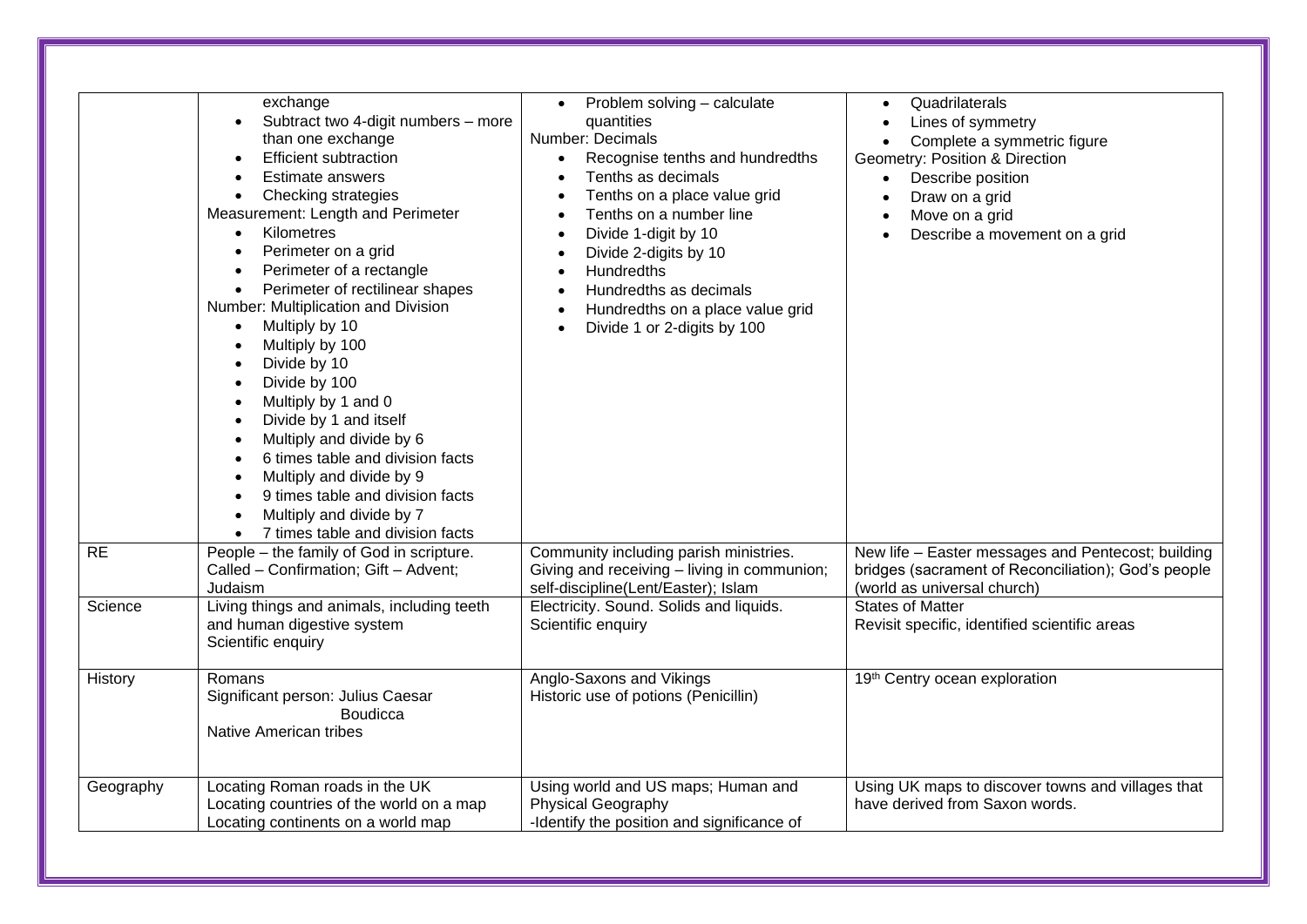|                        |                                                             | Equator, Northern Hemisphere and the<br>tropics of cancer and Capricorn<br>-Identifying the different climates in the<br>different areas of the USA.        |                                                                                                                                                                                                                                 |
|------------------------|-------------------------------------------------------------|-------------------------------------------------------------------------------------------------------------------------------------------------------------|---------------------------------------------------------------------------------------------------------------------------------------------------------------------------------------------------------------------------------|
| Computing              | E-Safety<br>Scratch<br>Multimedia presentations<br>Research | E-Safety<br>Research<br>Scratch                                                                                                                             | E-Safety<br>Presenting the weather using digital media and<br>software<br>Developing a simple educational game through<br>software development.                                                                                 |
| Art                    | Sketch of Caesar<br>Art Day - Charles Rennie Mackintosh     | Native American dream catcher.<br>Sketch sea creatures from observation<br>adding texture and patterns.<br>To design and make a sea creature using<br>clay. | To improving mastery of art and design techniques<br>of painting by:<br>-Mixing appropriate colours to paint a mountain<br>landscape.<br>-Using print blocks and printing inks to create Anglo-<br>Saxon inspired pattern work. |
| DT                     | <b>Mosaics</b><br>Roman coin                                | Cooking and Nutrition - making traditional<br>American dishes<br>Homework task - making an Iroquois long<br>house                                           | Design, make and evaluate papier mache<br>volcanoes<br>Homework task - to make models of Anglo-Saxon<br>homes                                                                                                                   |
| Music                  | Recapping how to read notation<br>composition               | Listen and respond to native American<br>music<br>Learning how to produce a sound<br>Learning to play the chalumeau                                         | Learning to play the chalumeau                                                                                                                                                                                                  |
| $\overline{PE}$        | Strike and field games<br>Quick sticks hockey competition   | Dance/Gymnastics<br>Tennis (plus competition)<br>Swimming                                                                                                   | <b>Athletics</b><br>Skipping Festival.<br>Swimming                                                                                                                                                                              |
| Languages              | Spanish                                                     | Spanish                                                                                                                                                     | Spanish                                                                                                                                                                                                                         |
| <b>Visits/Visitors</b> | Anti-Bullying Week<br>Mrs Van Der Velde<br>Arbeia           | Visit to a Hindu Temple<br>Mrs Yusef (Durham Islamic Society)<br><b>Jarrow Hall</b>                                                                         | <b>Skipping Festival</b><br>Visitor-Geologist to talk about formation of<br>mountains and show rocks from mountains around<br>the world.<br>Roseberry Topping                                                                   |
| <b>Special Events</b>  | <b>Anti-Bullying Week</b><br>My World day                   | World Book Day<br><b>KS2 Music Concert</b>                                                                                                                  | Sports Day<br><b>KS2 Music Concert</b>                                                                                                                                                                                          |